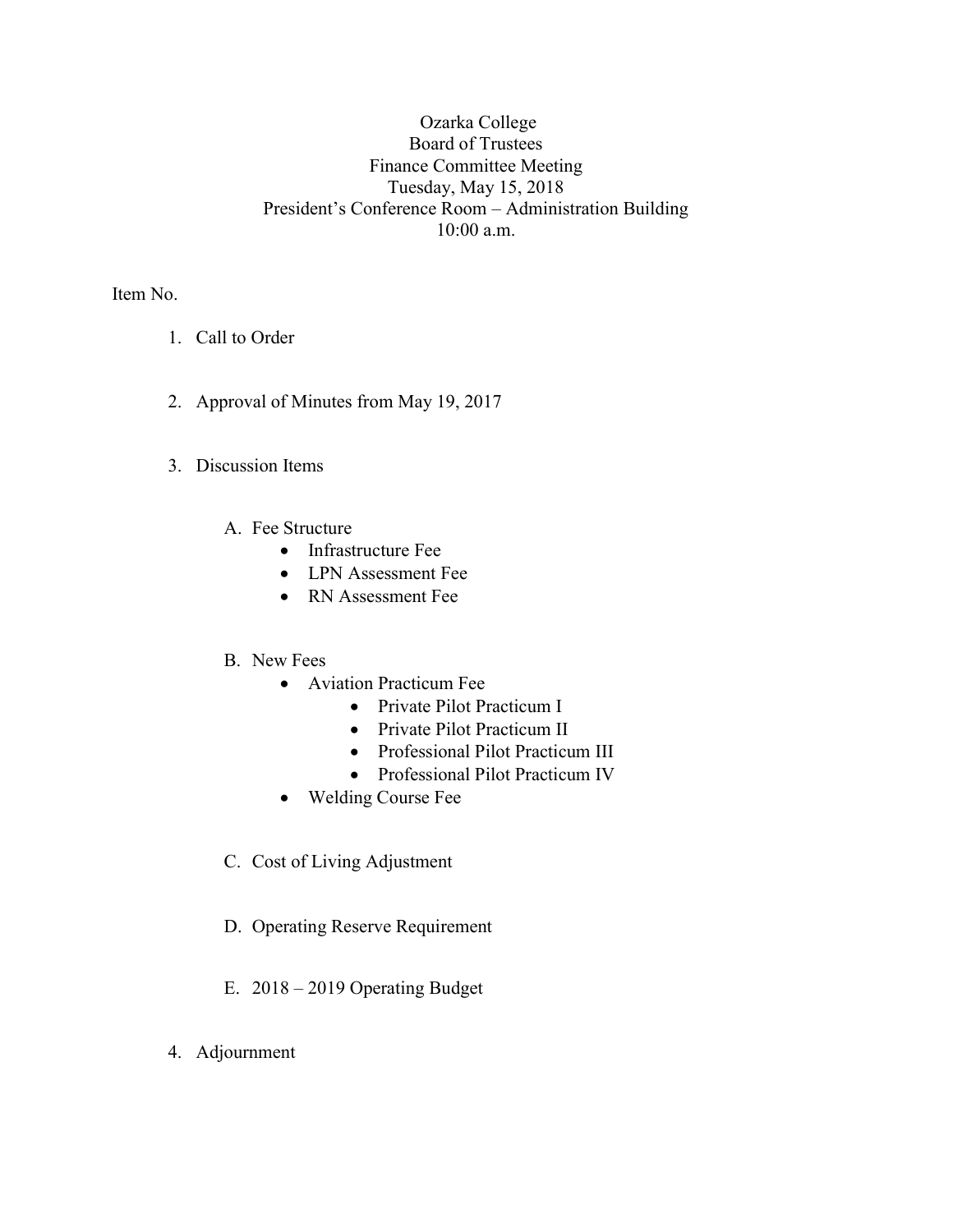Ozarka College Board of Trustees Finance Committee Meeting Discussion Item A – Fee Structure

Rationale:

Ozarka College has experienced flat funding from the state for more than a decade. In order to balance previous budgets several maintenance and renovation projects have been delayed. To help offset the costs of some much needed maintenance and renovation projects an additional revenue source is required.

To be in compliance with state regulations concerning sales and use tax, the vendor providing the testing services for our nursing students has started charging sales tax. The LPN and RN Assessment Fees are assessed to the nursing students each semester to cover the costs of the assessment tests.

To cover the increasing maintenance costs of the College and the additional expenses associated with the testing services for the nursing students, effective July 1, 2018, the following changes to the fee structure will be implemented:

- 1. An increase of \$2 per credit hour to the Infrastructure Fee
- 2. An increase of \$15 to the LPN Assessment Fee
- 3. An increase of \$20 to the RN Assessment Fee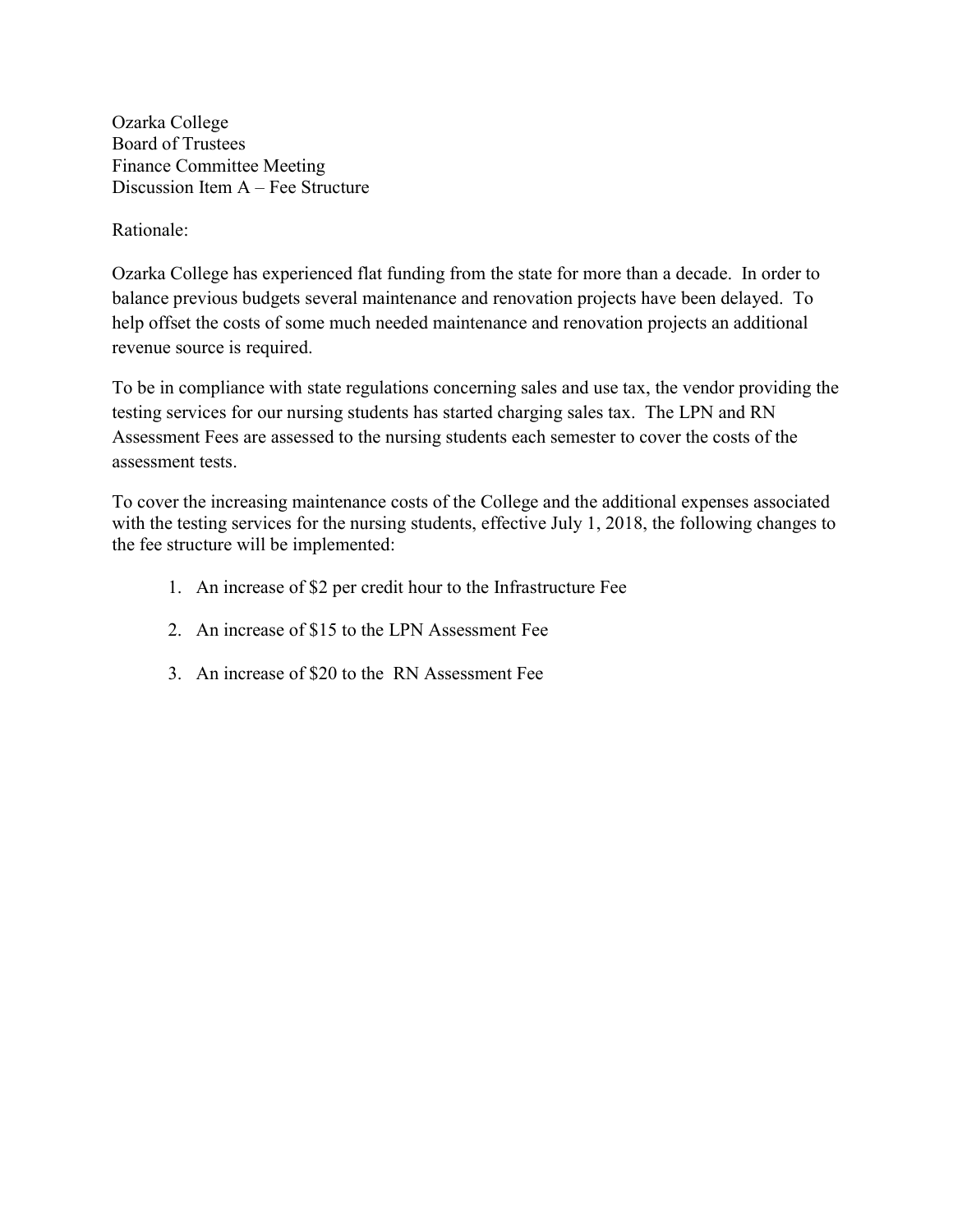Ozarka College Board of Trustees Finance Committee Meeting Discussion Item B – New Fees

Rationale:

Ozarka College is committed to student success in each of our programs.

In order to provide quality instruction for technical programs students are required to engage in hands-on laboratory instruction. The consumable supplies used in the laboratory setting can be expensive.

The aviation program is expanding to include the Professional Pilot Program and has restructured the courses related to the associated flight lab for the Private Pilot curriculum. Students in each program must complete one practicum each semester and obtain a minimum number of flight hours in each practicum. Costs associated with each hour of flight time included one-on-one instruction with a faculty member, fuel and maintenance costs associated with the upkeep of the aircraft.

Ozarka will be offering a welding program beginning in fiscal year 2019. A new laboratory complete with equipment and consumable supplies will be required. Labs are planned to be furnished by K-12 partners and equipped largely by the state.

To offset the costs associated with consumable supplies needed for practicum and laboratory instruction the following fees will be effective on July 1, 2018:

- 1. Private Pilot Practicum I Fee of \$2,483
- 2. Private Pilot Practicum II Fee of \$4,957
- 3. Professional Pilot Practicum III Fee of \$17,880
- 4. Professional Pilot Practicum IV Fee of \$17,805
- 5. Welding Fee of \$75 per course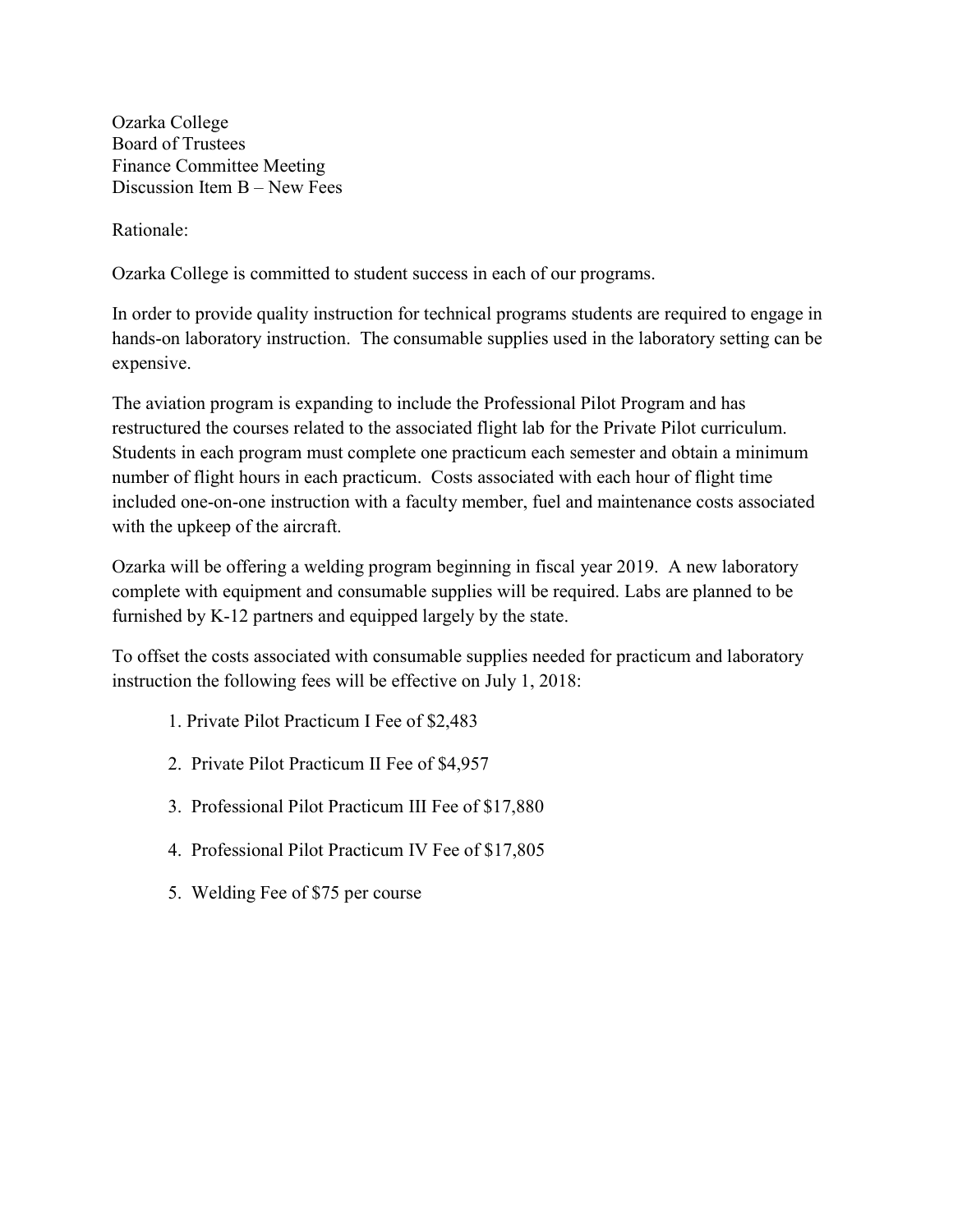Ozarka College Board of Trustees Finance Committee Meeting Discussion Item C – Cost of Living Adjustment

Rationale:

Ozarka College is maintains a dedicated and conscientious workforce. In recognition of this, the Administration recommends that a two percent (2%) cost of living adjustment be effective July 1, 2018 for all eligible faculty, staff, and administrative personnel. This has been authorized by the Department of Higher Education.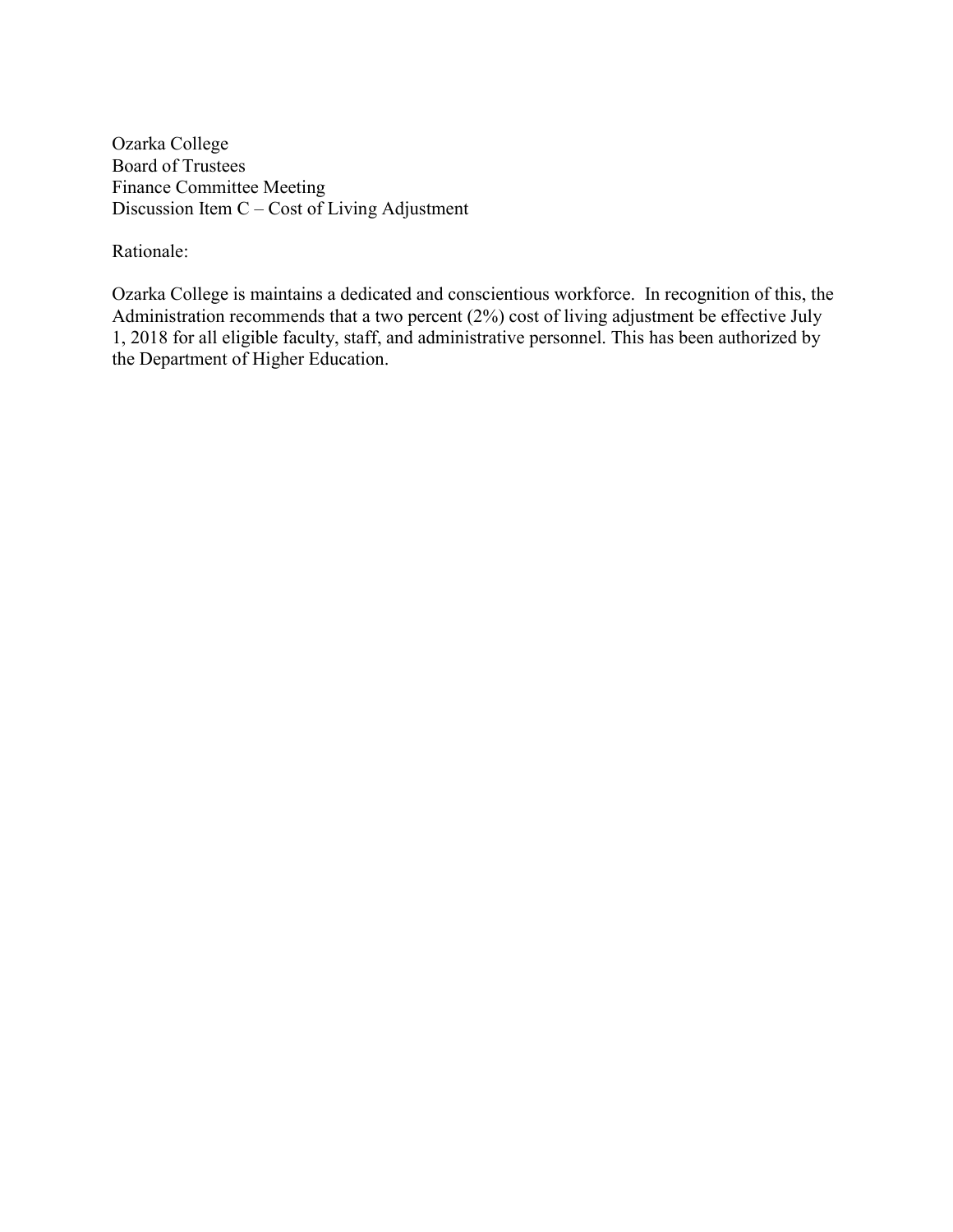Ozarka College Board of Trustees Finance Committee Meeting Discussion Item D – 2018 Operating Reserve Requirement

Rationale:

Ozarka College maintains an operating reserve balance funded at 5% of the annual operating budget. Board approval is required to increase or decrease the operating reserve and/or access the funds for operating purposes. At the current rate, the operating reserve funding for the 2019 fiscal year is \$415,042. Keeping the present rate of 5% is the recommendation of the Administration.